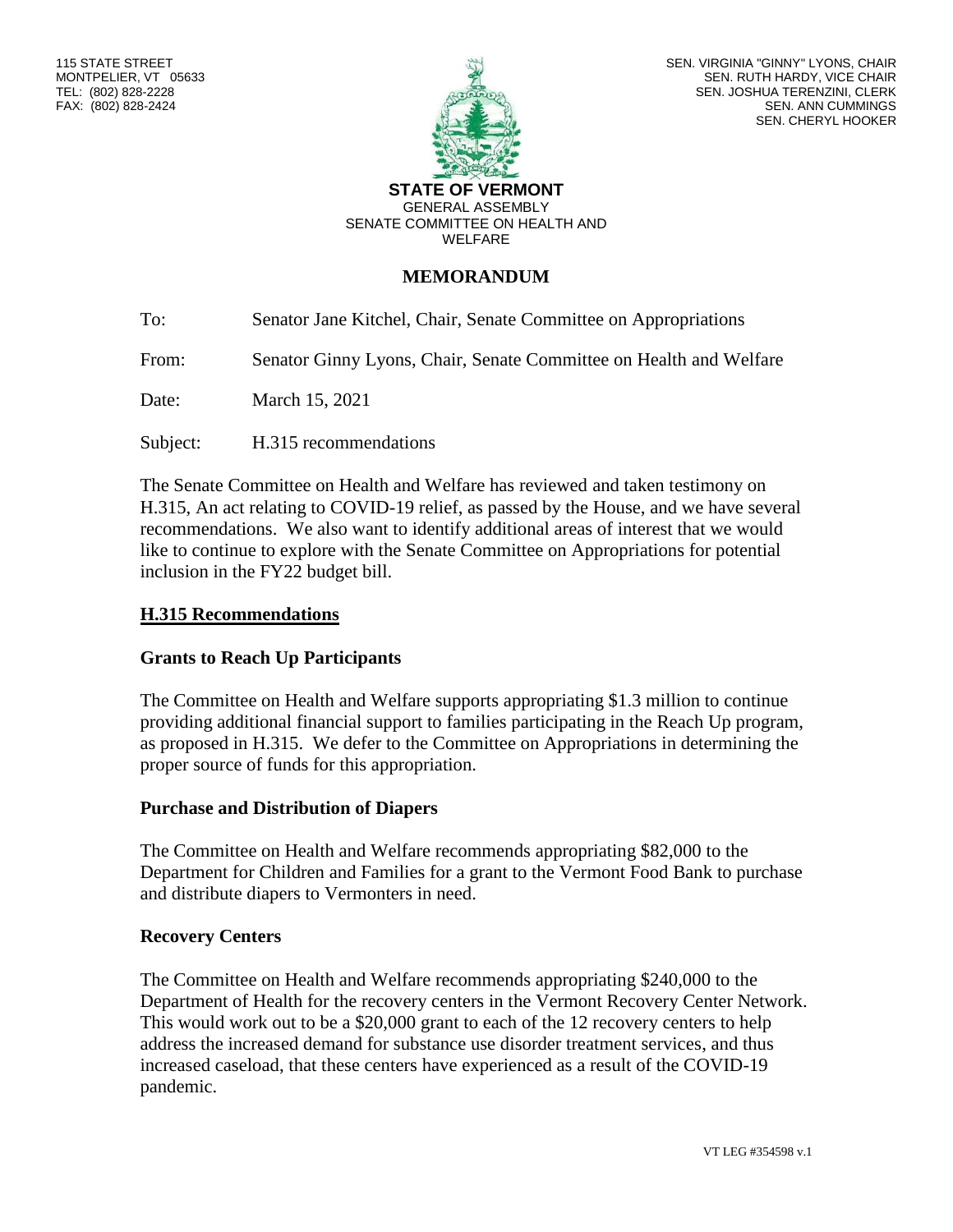## **Designated and Specialized Service Agencies; Housing (Supports)**

The Committee on Health and Welfare recommends making amendments to Secs. 4 and 5 of H.315 as passed by the House, which address housing issues and the designated and specialized service agencies. The Committee suggests the following revisions to the House-passed language (changes from the House bill are highlighted and in bold):

## Sec. \_\_. DEPARTMENT OF MENTAL HEALTH; HOUSING **SUPPORTS**

The sum of \$4,000,000.00 is appropriated from the **General Fund American Rescue Plan Act of 2021 – Coronavirus State Fiscal Recovery Fund** to the Department of Mental Health in fiscal year 2021 for grants to Vermont Care Partners and other stakeholder organizations to **provide housing supports make existing housing and community-based facilities providing mental health services more accessible, safe, and compliant with the Americans with Disabilities Act, or to expand housing opportunities** in community settings**, or both**. The Department shall select the projects in consultation with **the Agency of Human Services Secretary's Office; the Department of Disabilities, Aging, and Independent Living; and** representatives of the designated agencies, specialized service agencies, and peer organizations. The grants shall be awarded to organizations that demonstrate the greatest ability to respond immediately to the need for housing **supports** and shall be for projects that will not require additional State funds for operating costs in future years or that can redirect current expenditures, or both. To the greatest extent possible, grants shall be awarded for projects in underserved areas of the State. At least one grant shall be awarded to a peerrun or peer-directed housing organization. **The Department of Mental Health shall partner with the Agency of Human Services Secretary's Office and the Department of Disabilities, Aging, and Independent Living to identify ways to include as potential grant candidates those specialized service agencies that do not provide**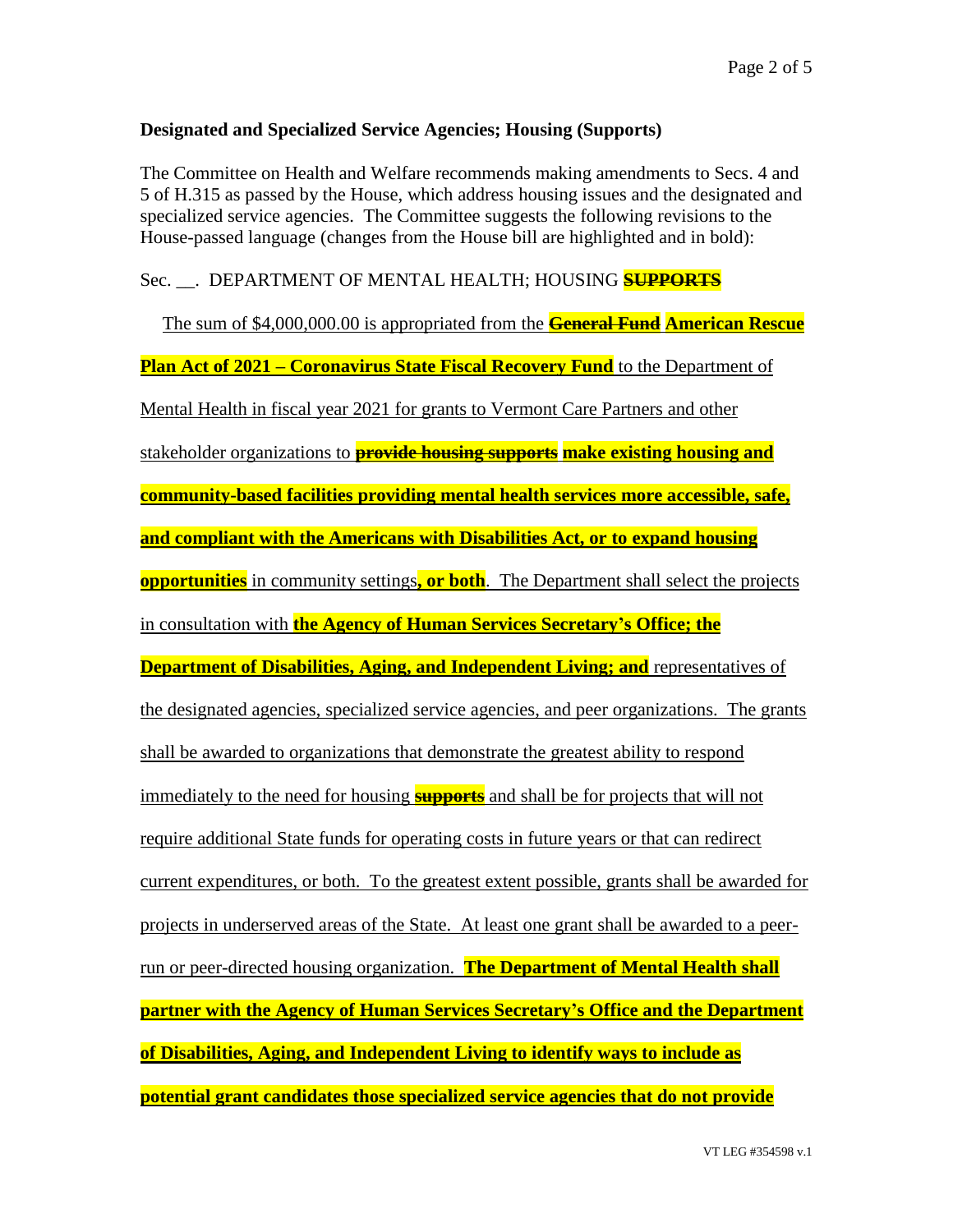**mental health services. In addition, the Department, in consultation with the designated agencies, specialized service agencies, and peer organizations, shall give priority Priority shall be given** to proposed projects that **meet one or more of the following criteria:**

**(1)** create movement within the current system of care, such as those that would move individuals out of hospitals and other restrictive settings and back into a community setting**; and**

**(2)** focus on equity and on providing patient-centered care**; and (3) employ or build on successful, evidence-based models of supportive** 

**housing**.

Sec. \_\_. DEPARTMENT OF MENTAL HEALTH; DESIGNATED AND SPECIALIZED SERVICE AGENCIES; CASE MANAGEMENT **SERVICES** 

The sum of \$850,000.00 is appropriated from the General Fund to the Department of Mental Health in fiscal year 2021 to provide funds to the designated and specialized service agencies to enable them each to hire an additional case manager to provide case management services to Vermont residents who may not previously have been part of an agency's caseload but whose lives have been significantly disrupted by the COVID-19 pandemic and who are now urgently in need of these agencies' supports. **The Department shall partner with the Department of Disabilities, Aging, and Independent Living to identify ways to fund the priority case management needs of specialized service agencies that do not provide mental health services.**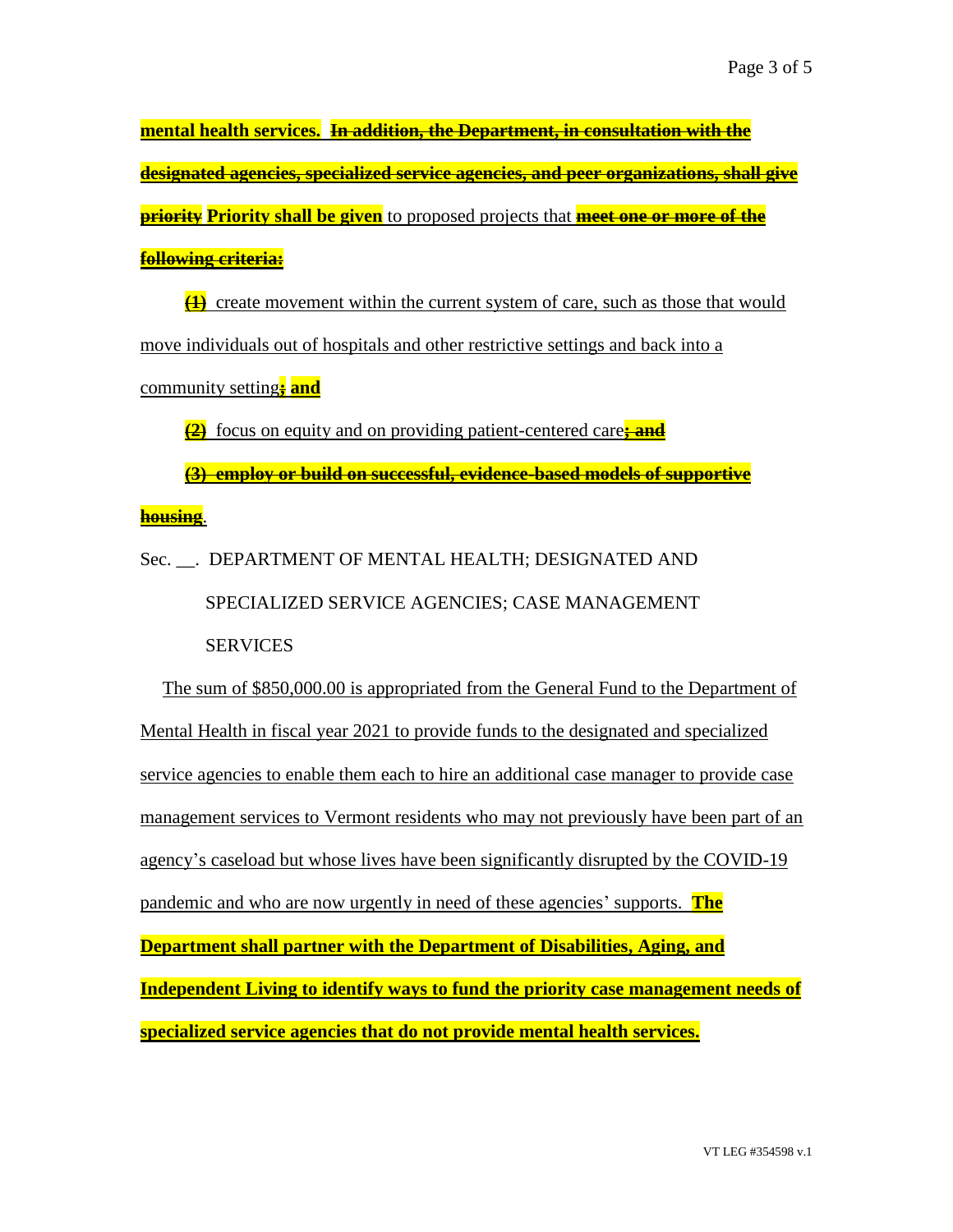## **Afterschool and Summer Programming**

The Committee on Health and Welfare recommends appropriating \$4 million for afterschool and summer and programming as follows:

Sec. \_\_. DEPARTMENT FOR CHILDREN AND FAMILIES; AFTERSCHOOL AND

## SUMMER PROGRAMMING

The sum of \$4,000,000.00 is appropriated from the funds provided to the State by the

Sec. 2001 of the American Rescue Plan Act of 2021, Pub. L. No. 117-2, to the

Department for Children and Families for distribution to the Afterschool for All program.

These funds shall be used for grants to afterschool and summer programs that meet the

requirements of Section 2001(f)(2) or (3), or both, of the federal Act.

## **Vermont Relay Conference Capitioning**

The Committee on Health and Welfare recommends appropriating \$50,000 to the Department of Public Service to restore the Vermont Relay Conference Captioning (RCC) service, which provides free captioning for video and conference calls for individuals who are deaf or hard of hearing. The Department shut off the service after expending all of the funding it had allocated for that purpose and needs these funds to restore the service.

# **Preliminary FY 2022 Budget Recommendations**

The following are preliminary budget recommendations from the Committee on Health and Welfare that we are providing at this time both for informational purposes and in the event that the Committee on Appropriations thinks one or more of these recommendations is more appropriate for inclusion in H.315.

## **Long-Term Care Facilities**

The Committee on Health and Welfare is interested in exploring the potential use of federal housing rental funds to provide support to long-term care facilities that use lease agreements and that lost revenue during the COVID-19 pandemic.